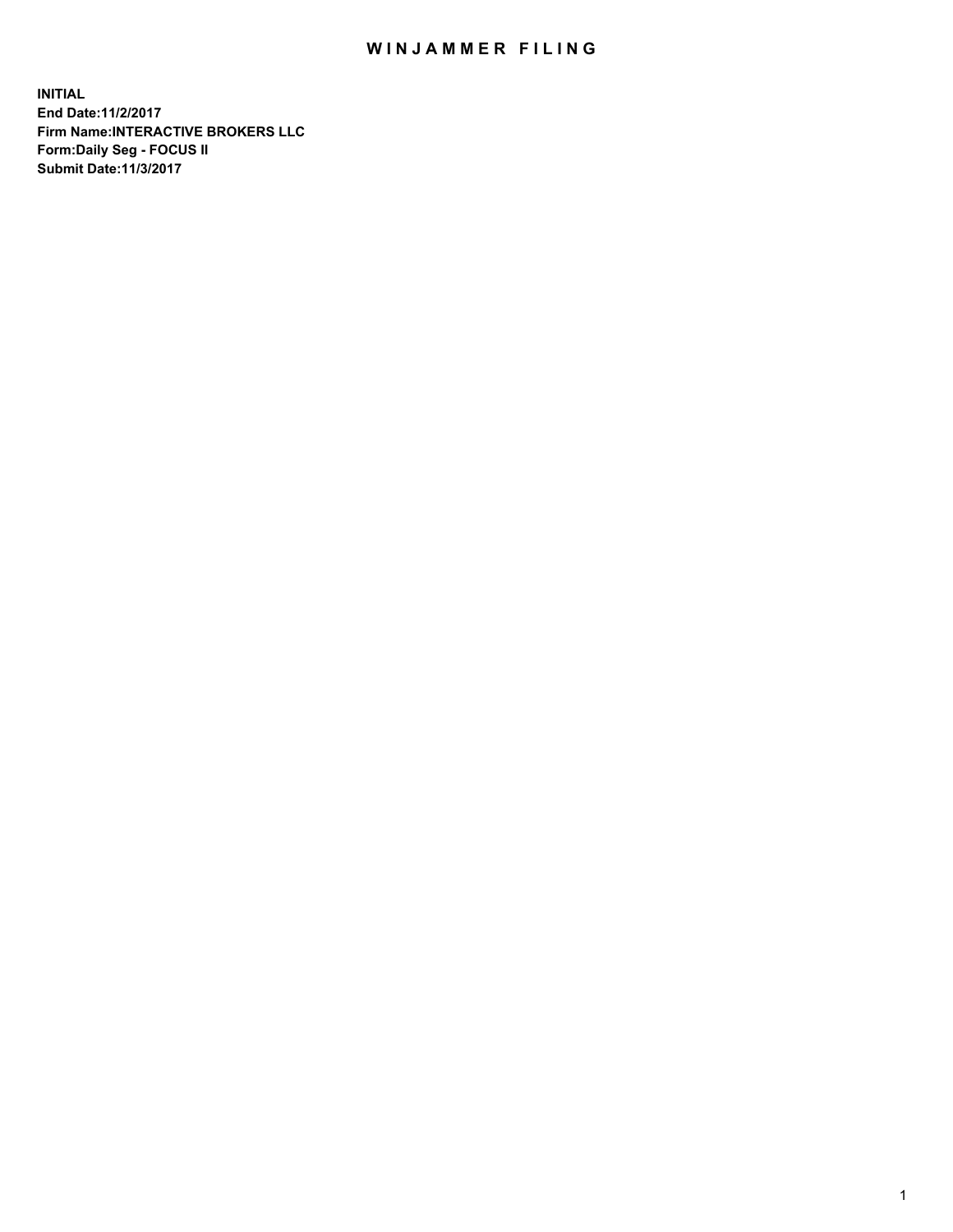## **INITIAL End Date:11/2/2017 Firm Name:INTERACTIVE BROKERS LLC Form:Daily Seg - FOCUS II Submit Date:11/3/2017 Daily Segregation - Cover Page**

| Name of Company<br><b>Contact Name</b><br><b>Contact Phone Number</b><br><b>Contact Email Address</b>                                                                                                                                                                                                                          | <b>INTERACTIVE BROKERS LLC</b><br><b>James Menicucci</b><br>203-618-8085<br>jmenicucci@interactivebrokers.c<br>om |
|--------------------------------------------------------------------------------------------------------------------------------------------------------------------------------------------------------------------------------------------------------------------------------------------------------------------------------|-------------------------------------------------------------------------------------------------------------------|
| FCM's Customer Segregated Funds Residual Interest Target (choose one):<br>a. Minimum dollar amount: ; or<br>b. Minimum percentage of customer segregated funds required:%; or<br>c. Dollar amount range between: and; or<br>d. Percentage range of customer segregated funds required between:% and%.                          | $\overline{\mathbf{0}}$<br>0<br>155,000,000 245,000,000<br>0 <sub>0</sub>                                         |
| FCM's Customer Secured Amount Funds Residual Interest Target (choose one):<br>a. Minimum dollar amount: ; or<br>b. Minimum percentage of customer secured funds required:%; or<br>c. Dollar amount range between: and; or<br>d. Percentage range of customer secured funds required between: % and %.                          | $\overline{\mathbf{0}}$<br>0<br>80,000,000 120,000,000<br>0 <sub>0</sub>                                          |
| FCM's Cleared Swaps Customer Collateral Residual Interest Target (choose one):<br>a. Minimum dollar amount: ; or<br>b. Minimum percentage of cleared swaps customer collateral required:% ; or<br>c. Dollar amount range between: and; or<br>d. Percentage range of cleared swaps customer collateral required between:% and%. | $\overline{\mathbf{0}}$<br>$\overline{\mathbf{0}}$<br>0 <sub>0</sub><br><u>00</u>                                 |

Attach supporting documents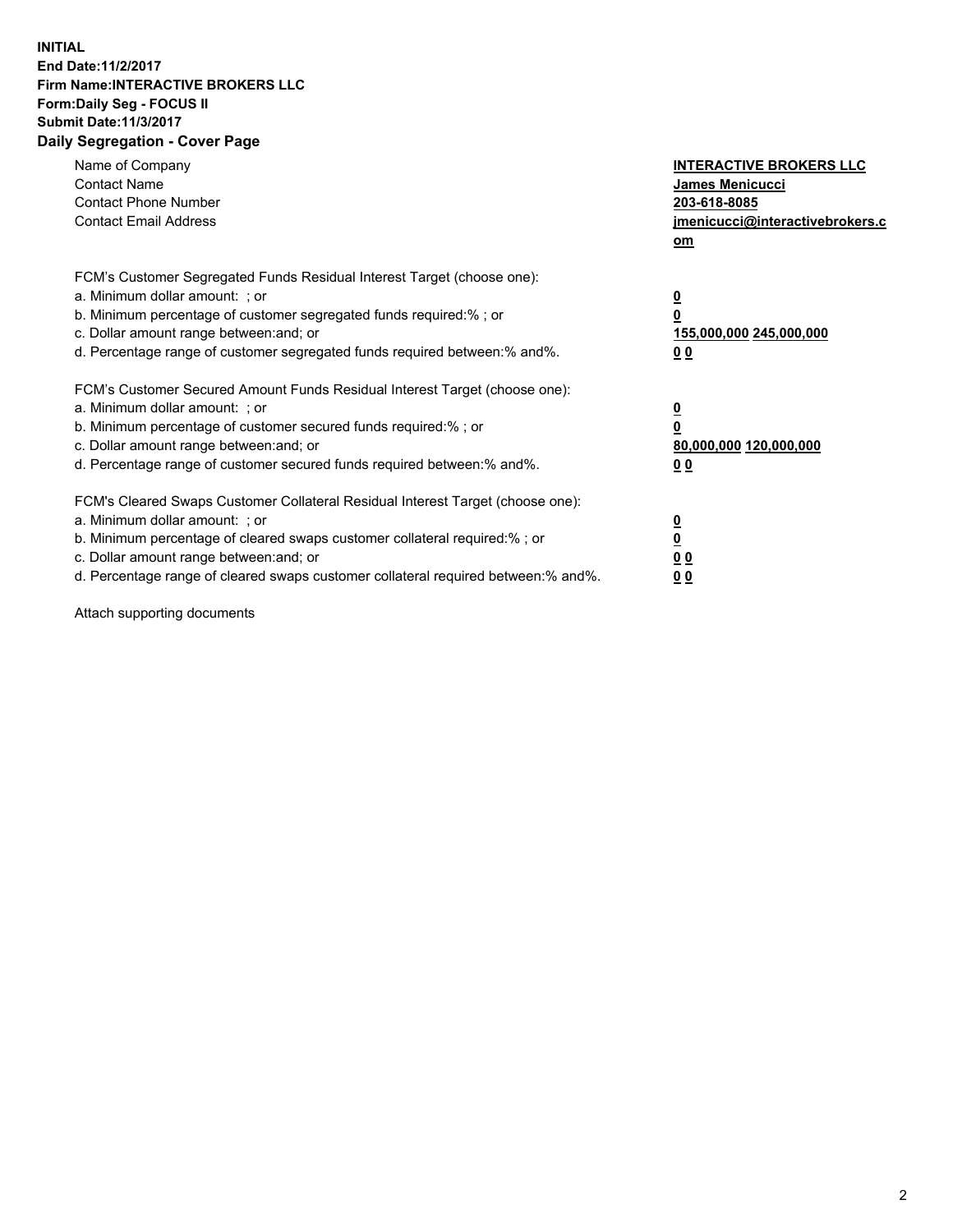## **INITIAL End Date:11/2/2017 Firm Name:INTERACTIVE BROKERS LLC Form:Daily Seg - FOCUS II Submit Date:11/3/2017**

|     | <b>Daily Segregation - Secured Amounts</b>                                                  |                                   |
|-----|---------------------------------------------------------------------------------------------|-----------------------------------|
|     | Foreign Futures and Foreign Options Secured Amounts                                         |                                   |
|     | Amount required to be set aside pursuant to law, rule or regulation of a foreign            | $0$ [7305]                        |
|     | government or a rule of a self-regulatory organization authorized thereunder                |                                   |
| 1.  | Net ledger balance - Foreign Futures and Foreign Option Trading - All Customers             |                                   |
|     | A. Cash                                                                                     | 426,666,285 [7315]                |
|     | B. Securities (at market)                                                                   | $0$ [7317]                        |
| 2.  | Net unrealized profit (loss) in open futures contracts traded on a foreign board of trade   | 15,498,915 [7325]                 |
| 3.  | Exchange traded options                                                                     |                                   |
|     | a. Market value of open option contracts purchased on a foreign board of trade              | 28,669 [7335]                     |
|     | b. Market value of open contracts granted (sold) on a foreign board of trade                | -108,805 [7337]                   |
| 4.  | Net equity (deficit) (add lines 1.2. and 3.)                                                | 442,085,064 [7345]                |
| 5.  | Account liquidating to a deficit and account with a debit balances - gross amount           | 3,164 [7351]                      |
|     | Less: amount offset by customer owned securities                                            | 0 [7352] 3,164 [7354]             |
| 6.  | Amount required to be set aside as the secured amount - Net Liquidating Equity              | 442,088,228 [7355]                |
|     | Method (add lines 4 and 5)                                                                  |                                   |
| 7.  | Greater of amount required to be set aside pursuant to foreign jurisdiction (above) or line | 442,088,228 [7360]                |
|     | 6.                                                                                          |                                   |
|     | FUNDS DEPOSITED IN SEPARATE REGULATION 30.7 ACCOUNTS                                        |                                   |
| 1.  | Cash in banks                                                                               |                                   |
|     | A. Banks located in the United States                                                       | 139,516,830 [7500]                |
|     | B. Other banks qualified under Regulation 30.7                                              | 0 [7520] 139,516,830 [7530]       |
| 2.  | Securities                                                                                  |                                   |
|     | A. In safekeeping with banks located in the United States                                   | 340,635,375 [7540]                |
| 3.  | B. In safekeeping with other banks qualified under Regulation 30.7                          | 0 [7560] 340,635,375 [7570]       |
|     | Equities with registered futures commission merchants<br>A. Cash                            |                                   |
|     | <b>B.</b> Securities                                                                        | $0$ [7580]<br>$0$ [7590]          |
|     | C. Unrealized gain (loss) on open futures contracts                                         | $0$ [7600]                        |
|     | D. Value of long option contracts                                                           | $0$ [7610]                        |
|     | E. Value of short option contracts                                                          | 0 [7615] 0 [7620]                 |
| 4.  | Amounts held by clearing organizations of foreign boards of trade                           |                                   |
|     | A. Cash                                                                                     | $0$ [7640]                        |
|     | <b>B.</b> Securities                                                                        | $0$ [7650]                        |
|     | C. Amount due to (from) clearing organization - daily variation                             | $0$ [7660]                        |
|     | D. Value of long option contracts                                                           | $0$ [7670]                        |
|     | E. Value of short option contracts                                                          | 0 [7675] 0 [7680]                 |
| 5.  | Amounts held by members of foreign boards of trade                                          |                                   |
|     | A. Cash                                                                                     | 90,243,129 [7700]                 |
|     | <b>B.</b> Securities                                                                        | $0$ [7710]                        |
|     | C. Unrealized gain (loss) on open futures contracts                                         | 5,053,318 [7720]                  |
|     | D. Value of long option contracts                                                           | 28,669 [7730]                     |
|     | E. Value of short option contracts                                                          | -108,805 [7735] 95,216,311 [7740] |
| 6.  | Amounts with other depositories designated by a foreign board of trade                      | 0 [7760]                          |
| 7.  | Segregated funds on hand                                                                    | $0$ [7765]                        |
| 8.  | Total funds in separate section 30.7 accounts                                               | 575,368,516 [7770]                |
| 9.  | Excess (deficiency) Set Aside for Secured Amount (subtract line 7 Secured Statement         | 133,280,288 [7380]                |
|     | Page 1 from Line 8)                                                                         |                                   |
| 10. | Management Target Amount for Excess funds in separate section 30.7 accounts                 | 80,000,000 [7780]                 |
| 11. | Excess (deficiency) funds in separate 30.7 accounts over (under) Management Target          | 53,280,288 [7785]                 |
|     |                                                                                             |                                   |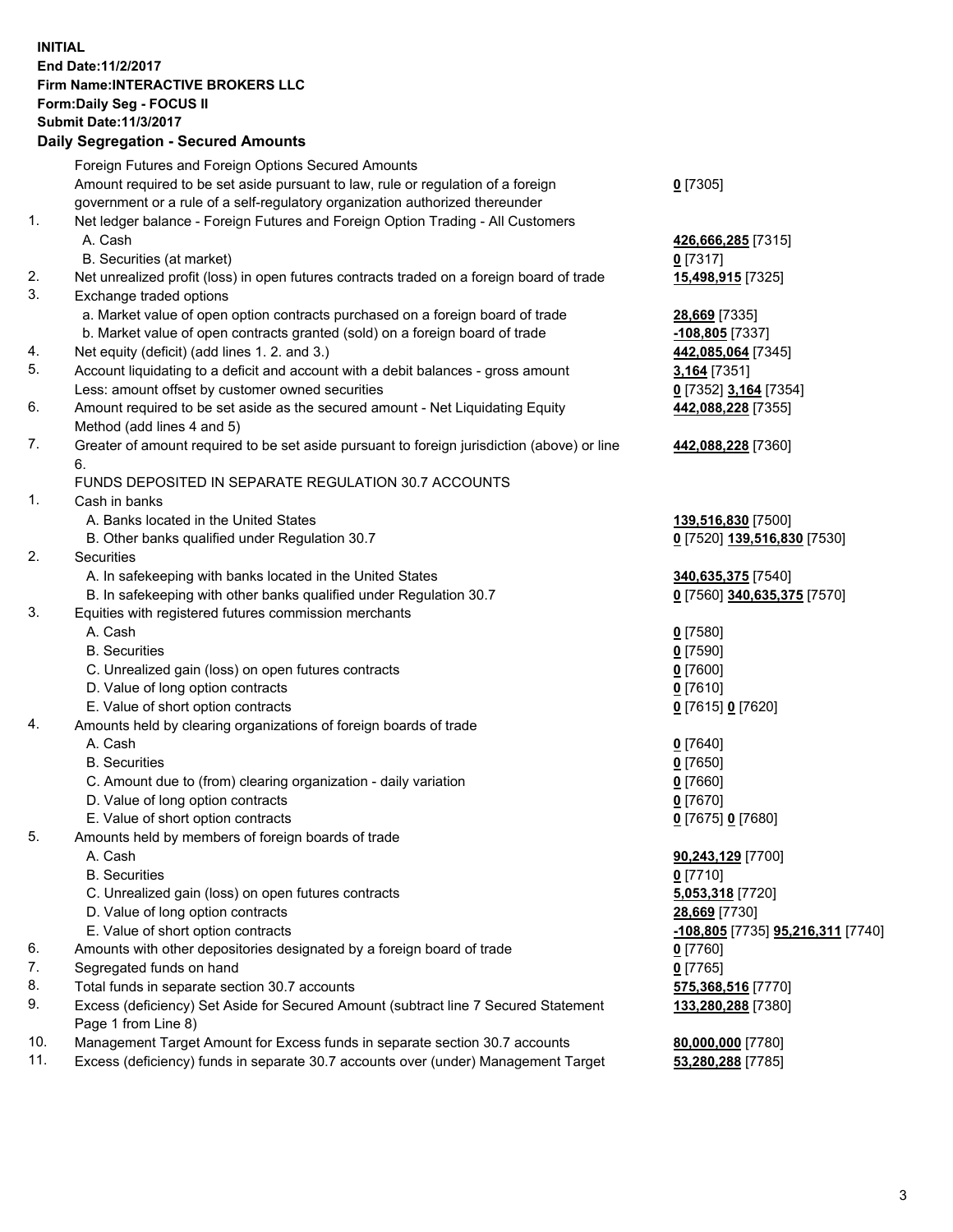**INITIAL End Date:11/2/2017 Firm Name:INTERACTIVE BROKERS LLC Form:Daily Seg - FOCUS II Submit Date:11/3/2017 Daily Segregation - Segregation Statement** SEGREGATION REQUIREMENTS(Section 4d(2) of the CEAct) 1. Net ledger balance A. Cash **4,687,640,736** [7010] B. Securities (at market) **0** [7020] 2. Net unrealized profit (loss) in open futures contracts traded on a contract market **-100,876,447** [7030] 3. Exchange traded options A. Add market value of open option contracts purchased on a contract market **132,988,768** [7032] B. Deduct market value of open option contracts granted (sold) on a contract market **-246,405,737** [7033] 4. Net equity (deficit) (add lines 1, 2 and 3) **4,473,347,320** [7040] 5. Accounts liquidating to a deficit and accounts with debit balances - gross amount **209,229** [7045] Less: amount offset by customer securities **0** [7047] **209,229** [7050] 6. Amount required to be segregated (add lines 4 and 5) **4,473,556,549** [7060] FUNDS IN SEGREGATED ACCOUNTS 7. Deposited in segregated funds bank accounts A. Cash **623,940,996** [7070] B. Securities representing investments of customers' funds (at market) **2,815,947,335** [7080] C. Securities held for particular customers or option customers in lieu of cash (at market) **0** [7090] 8. Margins on deposit with derivatives clearing organizations of contract markets A. Cash **20,007,995** [7100] B. Securities representing investments of customers' funds (at market) **1,368,631,556** [7110] C. Securities held for particular customers or option customers in lieu of cash (at market) **0** [7120] 9. Net settlement from (to) derivatives clearing organizations of contract markets **-9,346,219** [7130] 10. Exchange traded options A. Value of open long option contracts **132,905,301** [7132] B. Value of open short option contracts **-246,295,342** [7133] 11. Net equities with other FCMs A. Net liquidating equity **0** [7140] B. Securities representing investments of customers' funds (at market) **0** [7160] C. Securities held for particular customers or option customers in lieu of cash (at market) **0** [7170] 12. Segregated funds on hand **0** [7150] 13. Total amount in segregation (add lines 7 through 12) **4,705,791,622** [7180] 14. Excess (deficiency) funds in segregation (subtract line 6 from line 13) **232,235,073** [7190] 15. Management Target Amount for Excess funds in segregation **155,000,000** [7194]

16. Excess (deficiency) funds in segregation over (under) Management Target Amount Excess

**77,235,073** [7198]